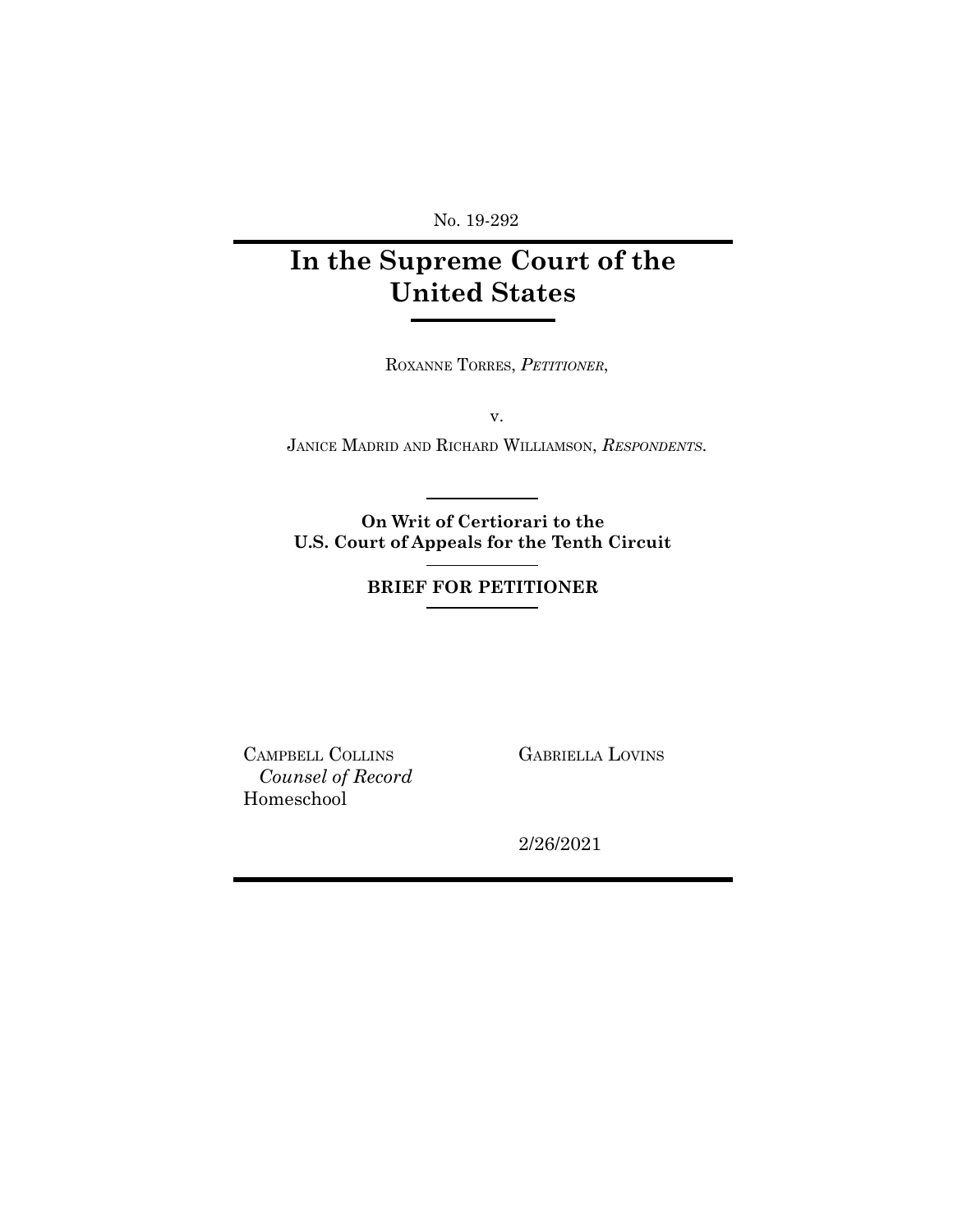## **QUESTIONS PRESENTED**

Is an unsuccessful attempt to detain a suspect by use of physical force a "seizure" within the meaning of the Fourth Amendment or must physical force be successful in detaining a suspect to constitute a "seizure"?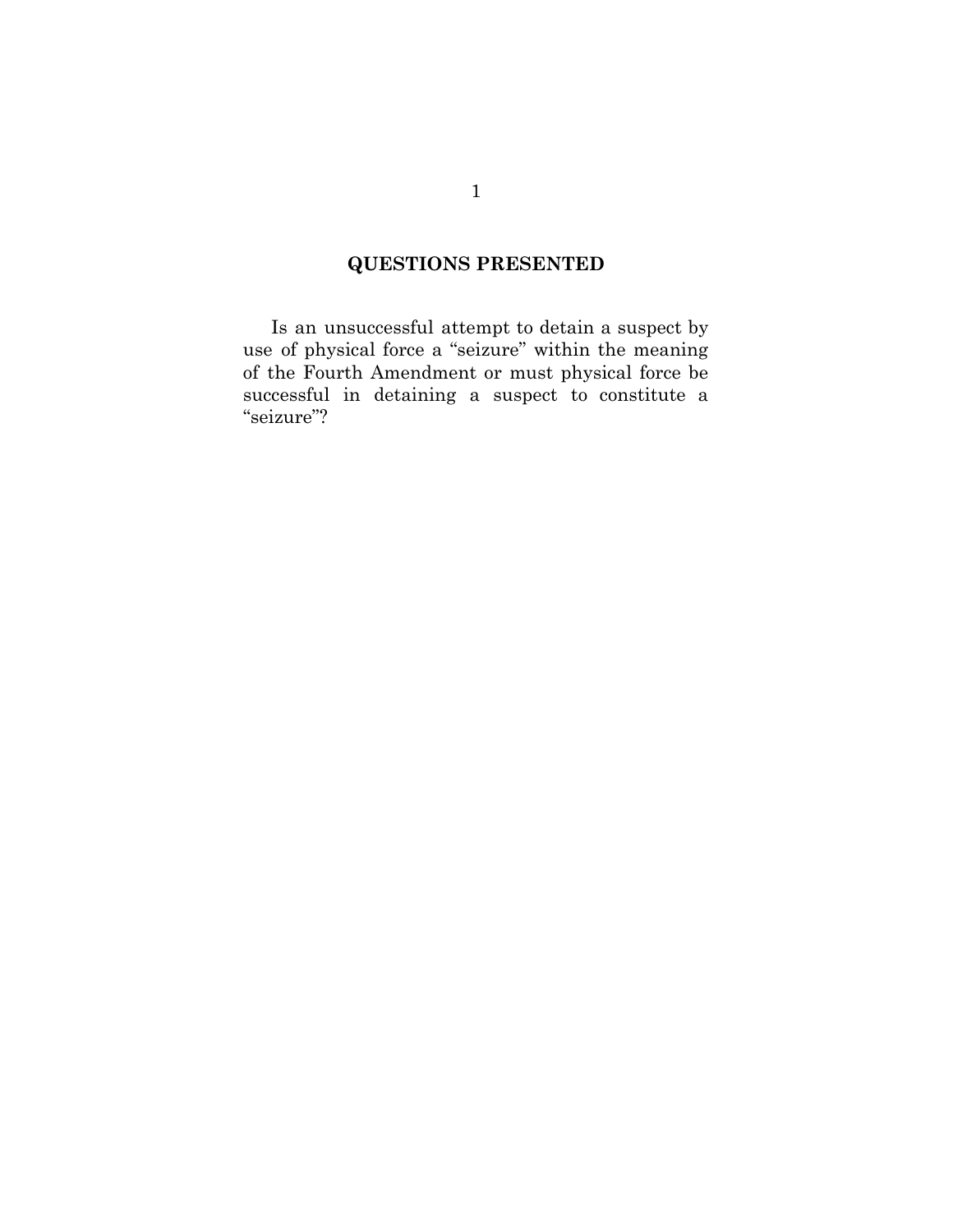## **TABLE OF CONTENTS**

## **Page**

|     | CONSTITUTIONAL PROVISIONS INVOLVED6                                                                    |
|-----|--------------------------------------------------------------------------------------------------------|
|     |                                                                                                        |
|     |                                                                                                        |
|     |                                                                                                        |
| I.  | The application of physical force with<br>intent to restrain constitutes a                             |
|     | A. The Respondents applied lethal<br>physical force to Ms. Torres with<br>the intent to restrain her10 |
| II. | Common law supports that a seizure<br>occurred in this case12                                          |
|     | A. Founding-era common law<br>supports that a physical-force<br>seizure does not require               |
|     | B. This Court has a long history of<br>considering common law in                                       |
| Ш.  | This Court's precedents support the                                                                    |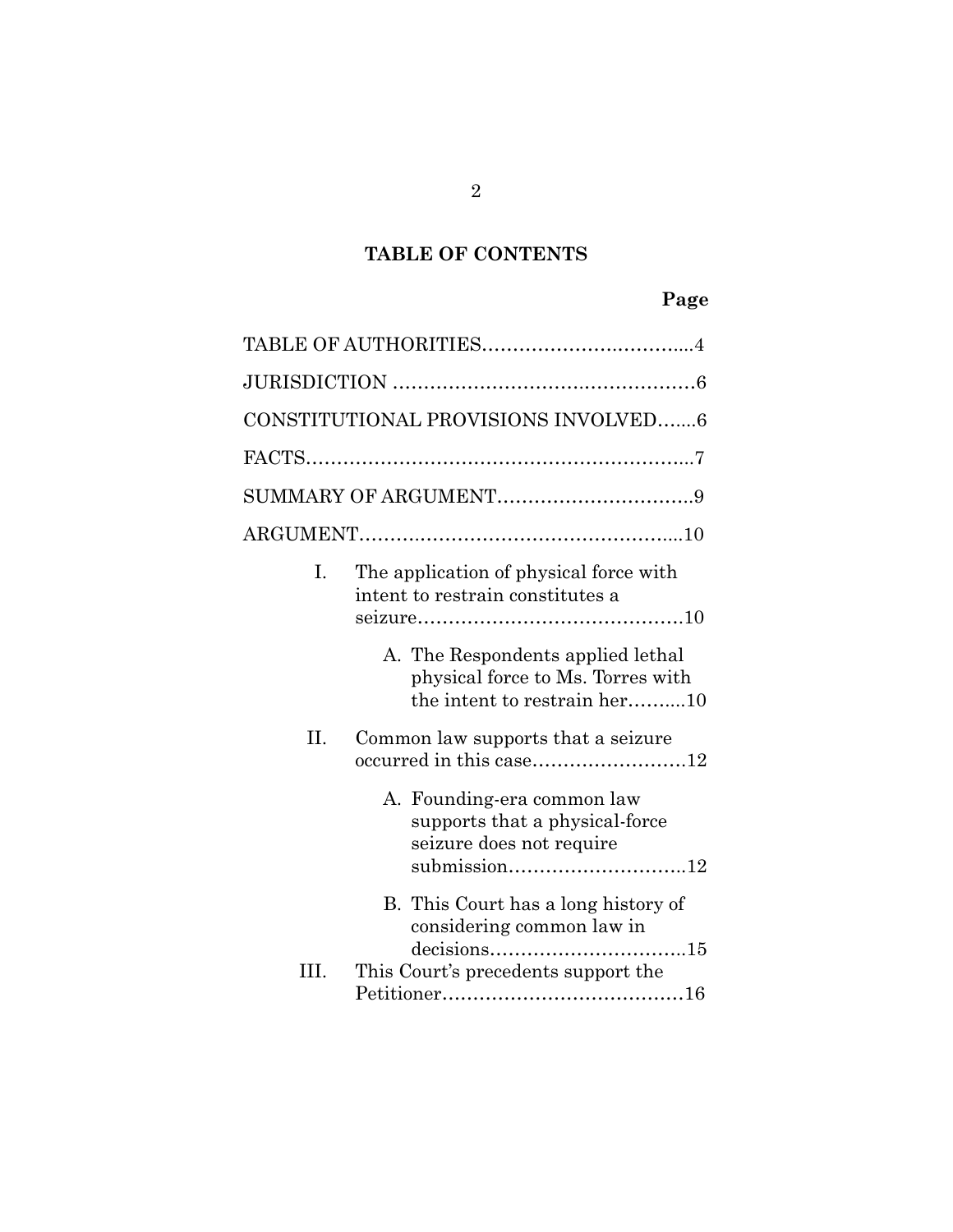|     | A. California v. Hodari D. gives a<br>clear definition of physical-force                                                                                             |
|-----|----------------------------------------------------------------------------------------------------------------------------------------------------------------------|
|     | B. Florida v. Bostick upheld Hodari<br>D.'s definition of seizure18                                                                                                  |
| IV. | C. <i>Brower v. County of Inyo</i> offers a<br>clear test for a seizure that agrees<br>Shrinking the definition of "seizure"<br>removes many protections intended by |
|     |                                                                                                                                                                      |
|     |                                                                                                                                                                      |

3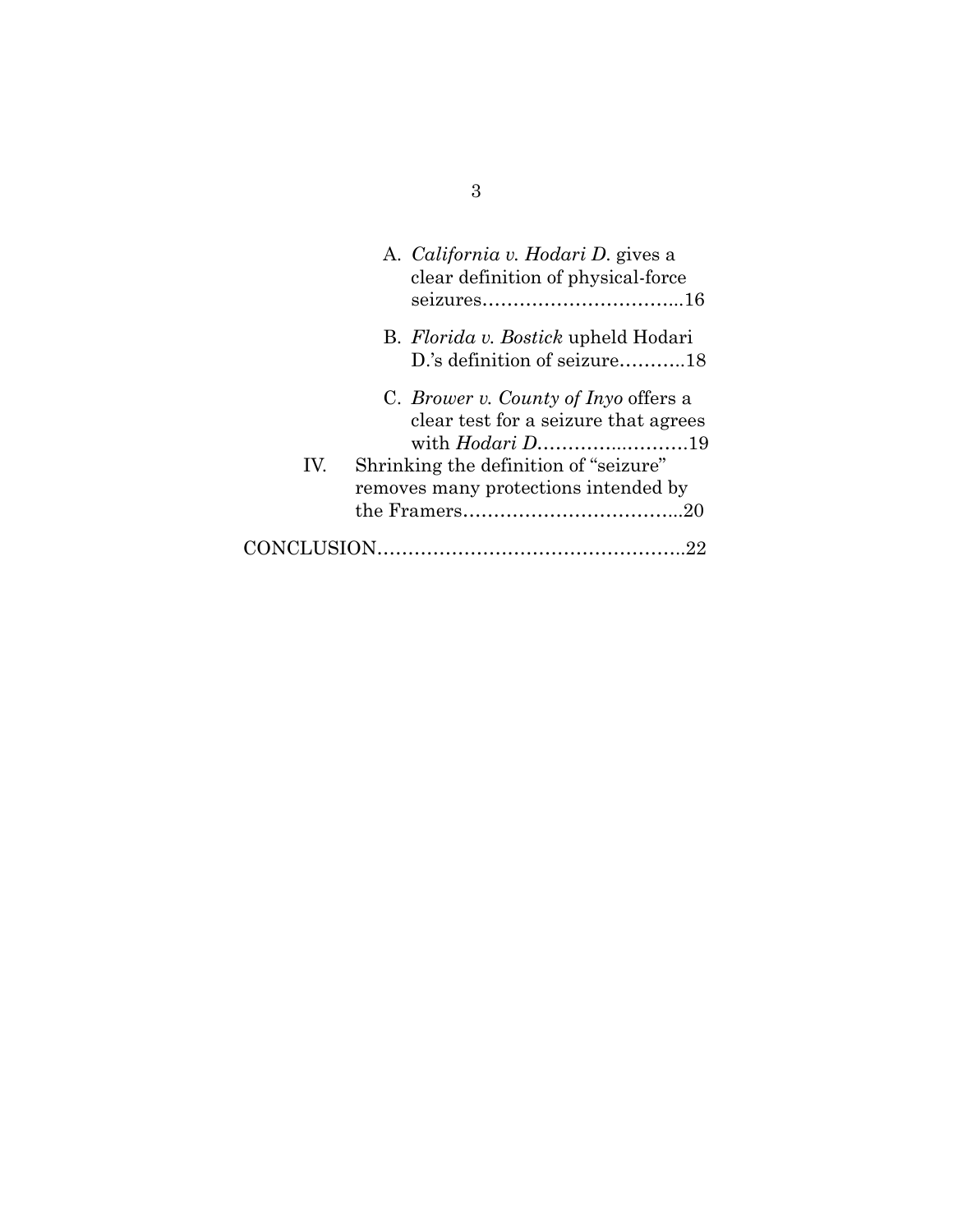## **TABLE OF AUTHORITIES**

## **CASES**

| AGEO |
|------|
|------|

| Brower v. County of Inyo,                              |
|--------------------------------------------------------|
|                                                        |
| Byrd v. United States,                                 |
|                                                        |
| California v. Hodari D.,                               |
| 499 U.S. 621 (1991)3, 9, 11, 16,<br>17, 18, 19, 20, 21 |
| Carpenter v. United States,                            |
|                                                        |
| Cupp v. Murphy,                                        |
|                                                        |
| Florida v. Bostick,                                    |
|                                                        |
| Entick v. Carrington                                   |
|                                                        |
| Henry v. United States,                                |
|                                                        |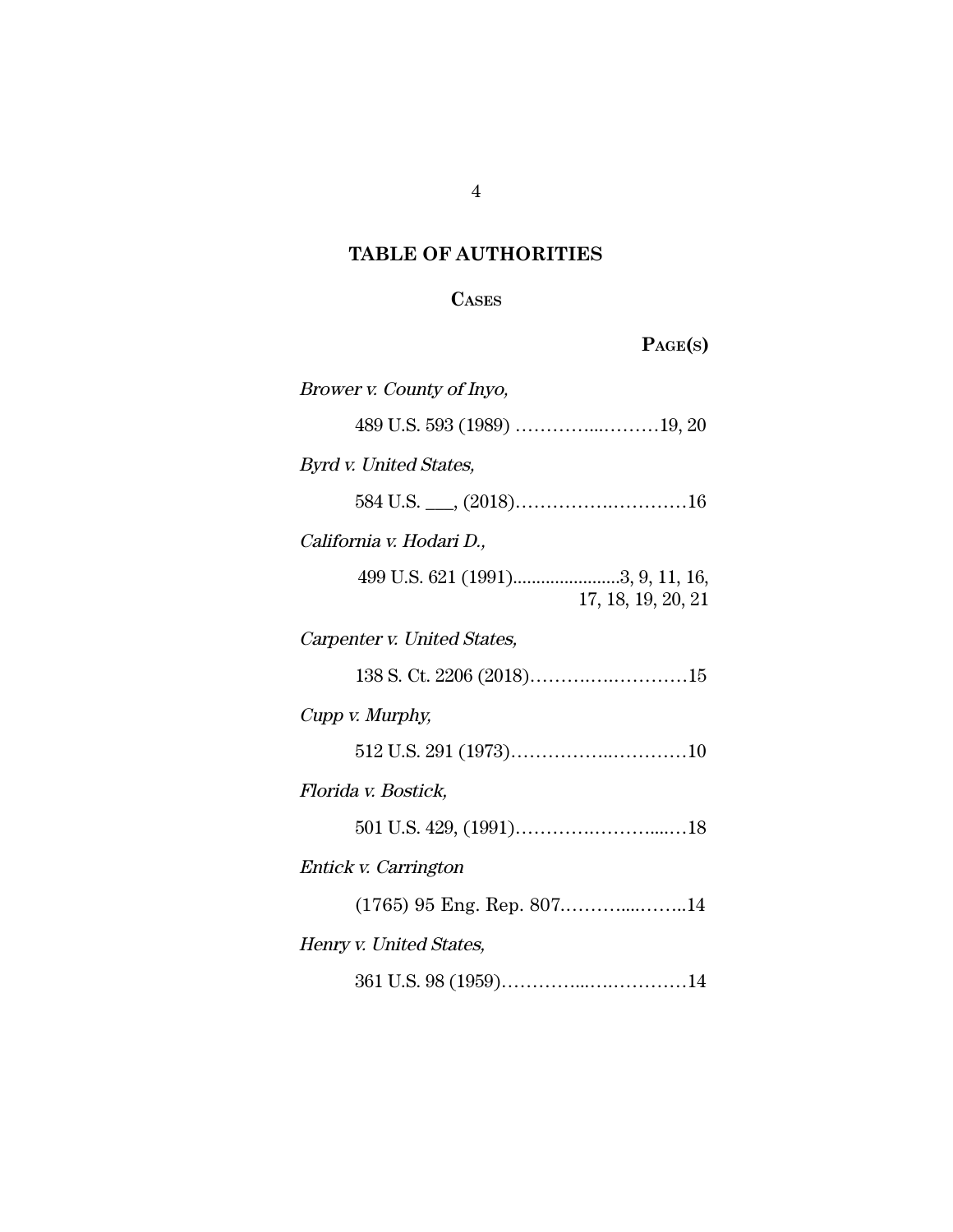| Terry v. Ohio,                           |
|------------------------------------------|
|                                          |
| United States v. Jones,                  |
|                                          |
| United States v. Martinez-Fuerte,        |
|                                          |
| United States v. Se. Underwriters Ass'n, |
|                                          |
| United States v. Watson,                 |
|                                          |
| Wilson v. Arkansas,                      |
|                                          |

## CODES, RULES, & STATUTES

42 U.S.C. 1983

## OTHER AUTHORITIES

George Mason, *Virginia Declaration of Rights* (adopted June 12, 1776).

James Otis, *Arguments Against Writs of Assistance* (Feb. 1761).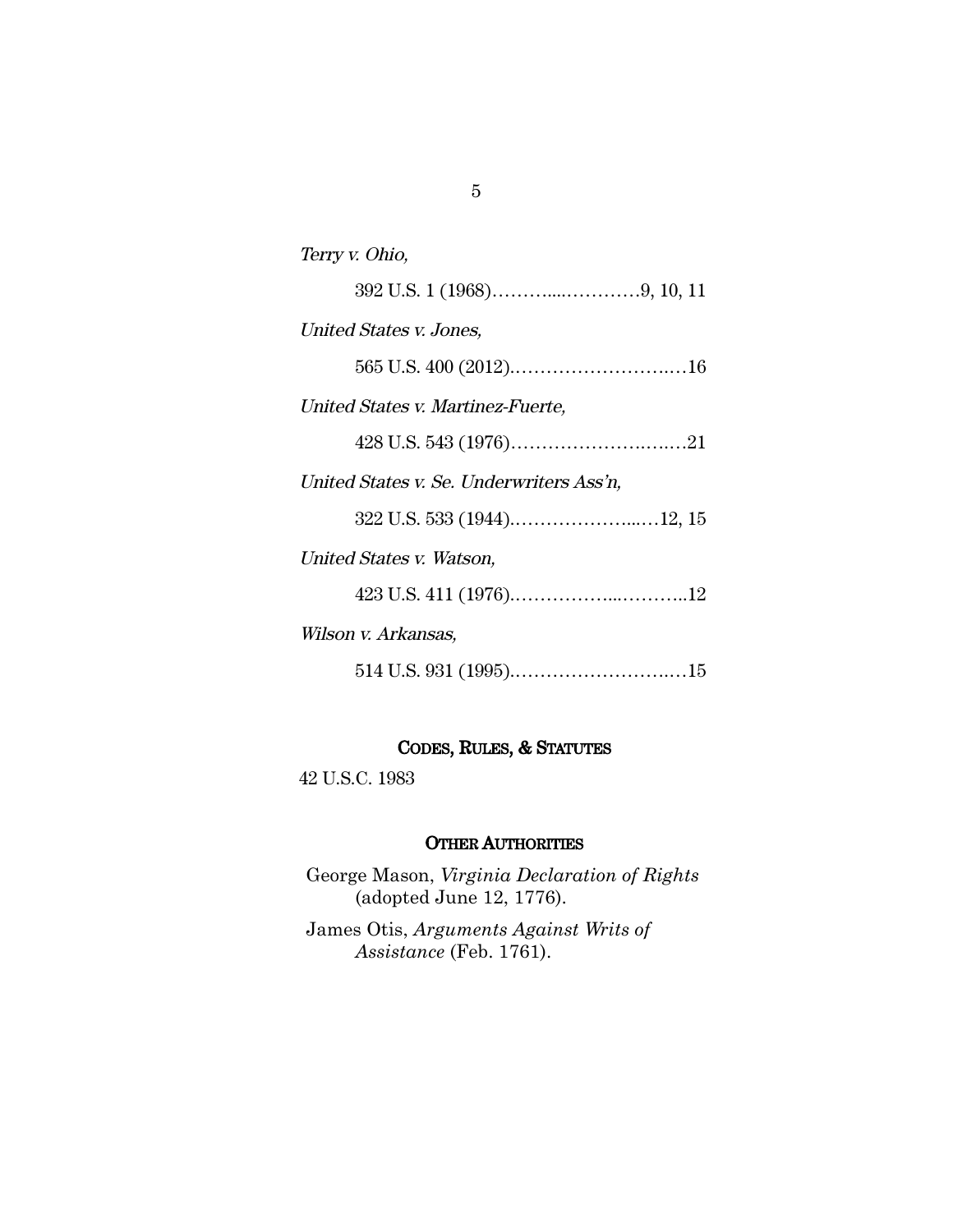Massachusetts Declaration of Rights (enacted 1780).

*To the Farmers and Planters of Maryland,* Md. J. (Apr. 1, 1788), in *The Complete Anti-Federalist.*

#### **JURISDICTION**

This case comes to the Court on writ of certiorari from the Tenth Circuit Court, arising under jurisdiction granted by 28 U.S.C § 1254(1).

#### CONSTITUTIONAL PROVISIONS INVOLVED

The Fourth Amendment, U.S. Const. amend. IV, provides:

The right of the people to be secure in their persons, houses, papers, and effects, against unreasonable searches and seizures, shall not be violated, and no Warrants shall issue, but upon probable cause, supported by Oath or affirmation, and particularly describing the place to be searched, and the persons or things to be seized.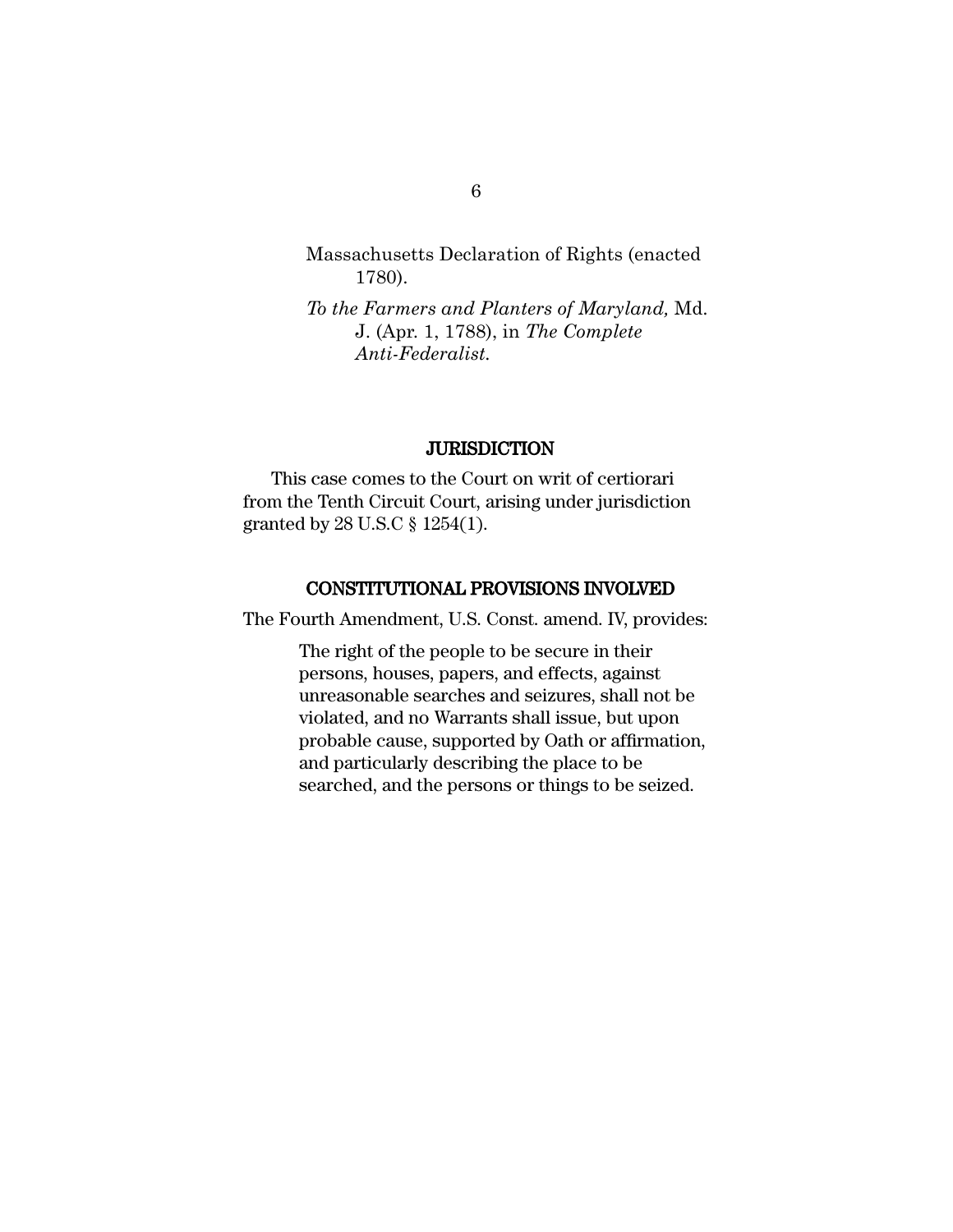#### FACTS

On July 15, 2014, Petitioner Roxanne Torres parked in the lot of an apartment complex. It was dark, and there were cars packed on either side of her. Four New Mexico state police officers—Respondents Janice Madrid and Richard Williamson, along with two other officers—approached her. They were there to arrest a different woman who had no relation to Ms. Torres. Ms. Torres, who had used methamphetamine, was standing in the parking lot when the officers approached. They had arrived and parked in unmarked vehicles, and both Respondents wore dark-colored tactical gear, not uniforms.

Ms. Torres saw the officers and quickly got in her car and started it. Madrid and Williamson approached Ms. Torres's locked and running car, tapped on the glass, and allegedly shouted commands at her, although she testified to not hearing them. The officers, who surrounded her car at the window and the front wheel, attempted to open her car door. Both held guns. Ms. Torres only saw people in dark clothes holding guns and assumed she was being carjacked. At no time before Ms. Torres was taken into custody did she understand they were police. She drove forward to protect herself.

Both officers fired shots aimed at Ms. Torres the second her car inched forward. While Madrid claimed that she thought she would be hit by the car, she was not in front of the vehicle, and bullet trajectory analysis showed that her shots came from the side, not the front. The Respondents did not stop at merely a few shots; together, they fired thirteen shots at the Petitioner. Many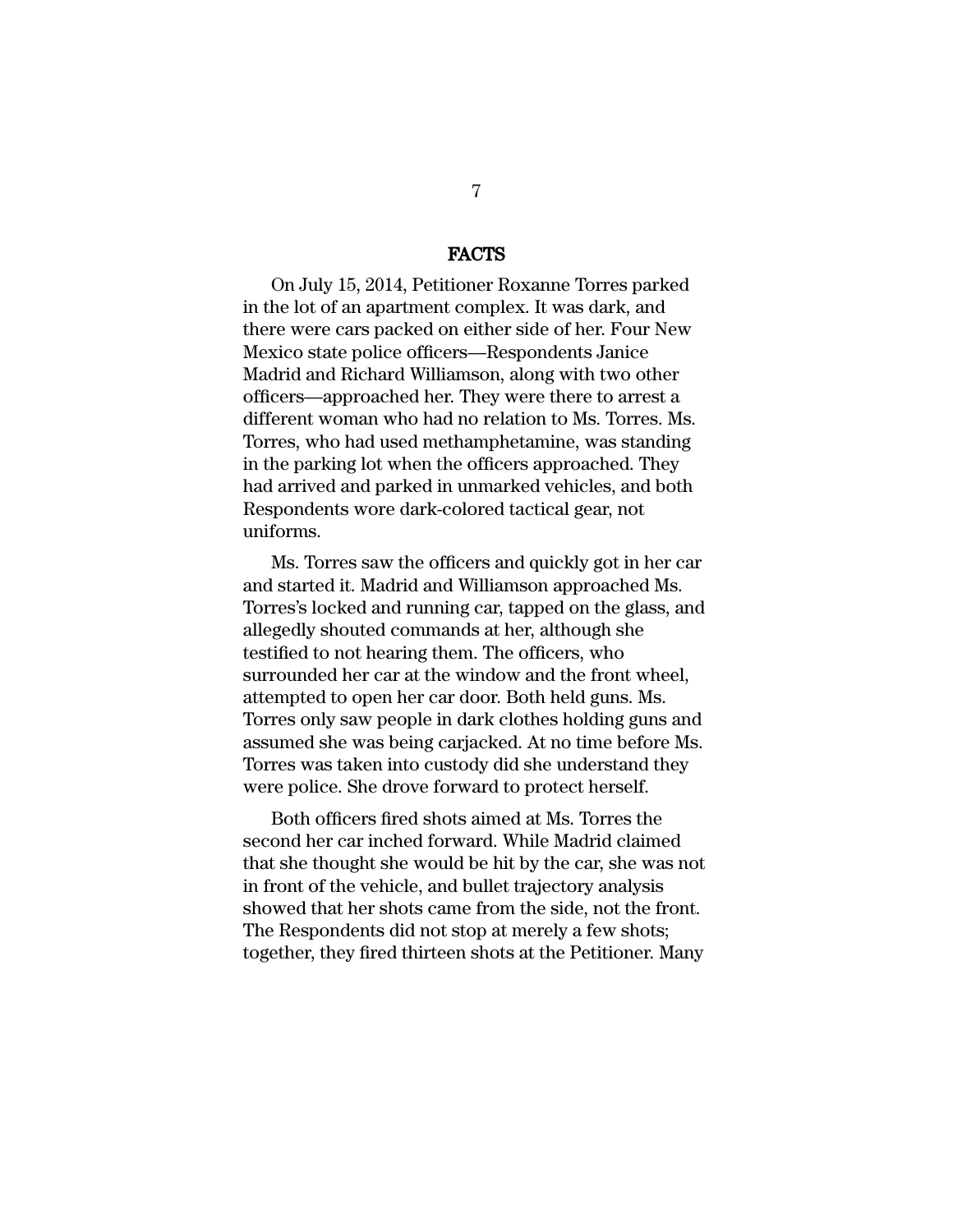hit her car, and two hit her in the back, temporarily paralyzing her left arm.

Ms. Torres escaped the volley of bullets fired at her, but soon lost control of her car and stopped. She laid on the ground attempting to give the "carjackers" what they wanted. She asked a nearby person to call the police and received no response, prompting her to drive to a hospital in a nearby running car to get urgent medical attention. She did not stop until she arrived at a hospital in Grants, New Mexico. Her injuries were so severe she was airlifted to a bigger hospital in Albuquerque to save her life. The day after she arrived at the hospital, she was arrested on three charges based on the incident, aggravated fleeing from a law-enforcement officer (Officer Williamson), assault on a police officer (Officer Madrid), and unlawfully taking a motor vehicle. She pleaded no contest.

In October 2016, Ms. Torres filed a civil rights action under 42 U.S.C. 1983, claiming the respondents violated her Fourth Amendment rights by using excessive force against her. Respondents argued they were entitled to qualified immunity as they believed their force was reasonable and did not violate any laws. Furthermore, they claim Ms. Torres was never seized and therefore Ms. Torres had no Fourth Amendment claim. The magistrate judge granted a summary judgment motion related to the argument that there was no seizure and dismissed the case with prejudice.

The court of appeals affirmed the lower court's decision that there was no Fourth Amendment seizure.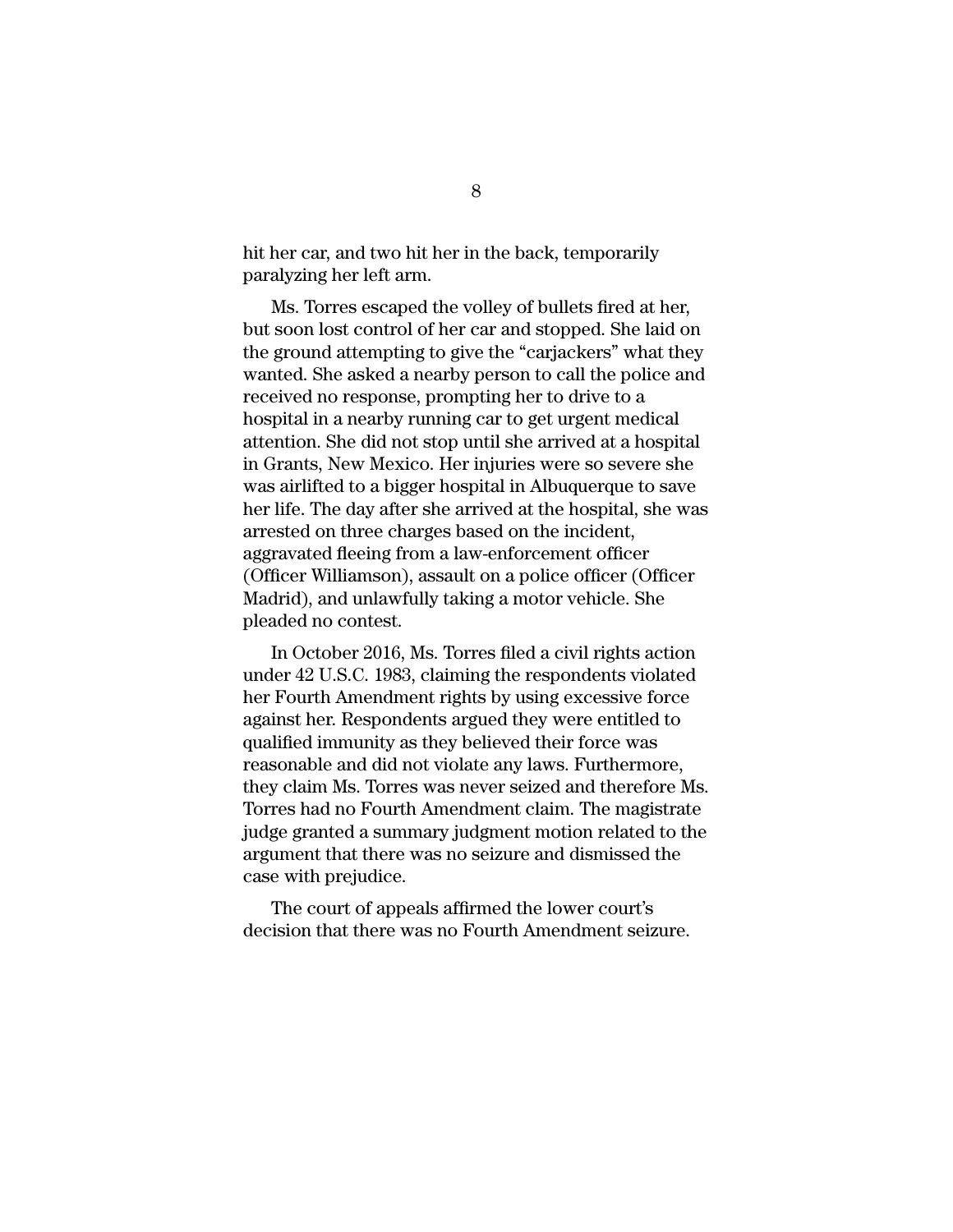#### **SUMMARY OF ARGUMENT**

When the respondents' bullets penetrated Ms. Torres's body, she was seized under the Fourth Amendment even though she evaded capture for a day.

Since before the founding era, common law defined seizures as any time physical force was applied with the intent to restrict freedom. The respondents applied lethal physical force to Ms. Torres by firing bullets into her body, causing her serious injury and leaving her left arm temporarily paralyzed and unusable. Ms. Torres was seized because the force was applied with the *intent* to restrain her, which constitutes a common-law arrest.

The Fourth Amendment was drafted assuming that the accepted definition of seizure would include common law. In *California v. Hodari D.*, this definition was upheld. This Court defined a seizure as occurring from either a show of authority that leads to submission from the suspect, or physical force which does not need to end in the submission of the suspect. 499 U.S. 621, 626.

Defining the shots that hit Ms. Torres as a seizure does not expand the definition of seizure; rather, it upholds the original meaning of the Fourth Amendment and provides the full protection the Framers intended. This Court must uphold all rights given at the founding, while keeping the end goal of the Fourth Amendment—protecting "personal security"—in mind. *See Terry v. Ohio,* 392 U.S. 1, 19 (1968). Unreasonable seizures violate personal

9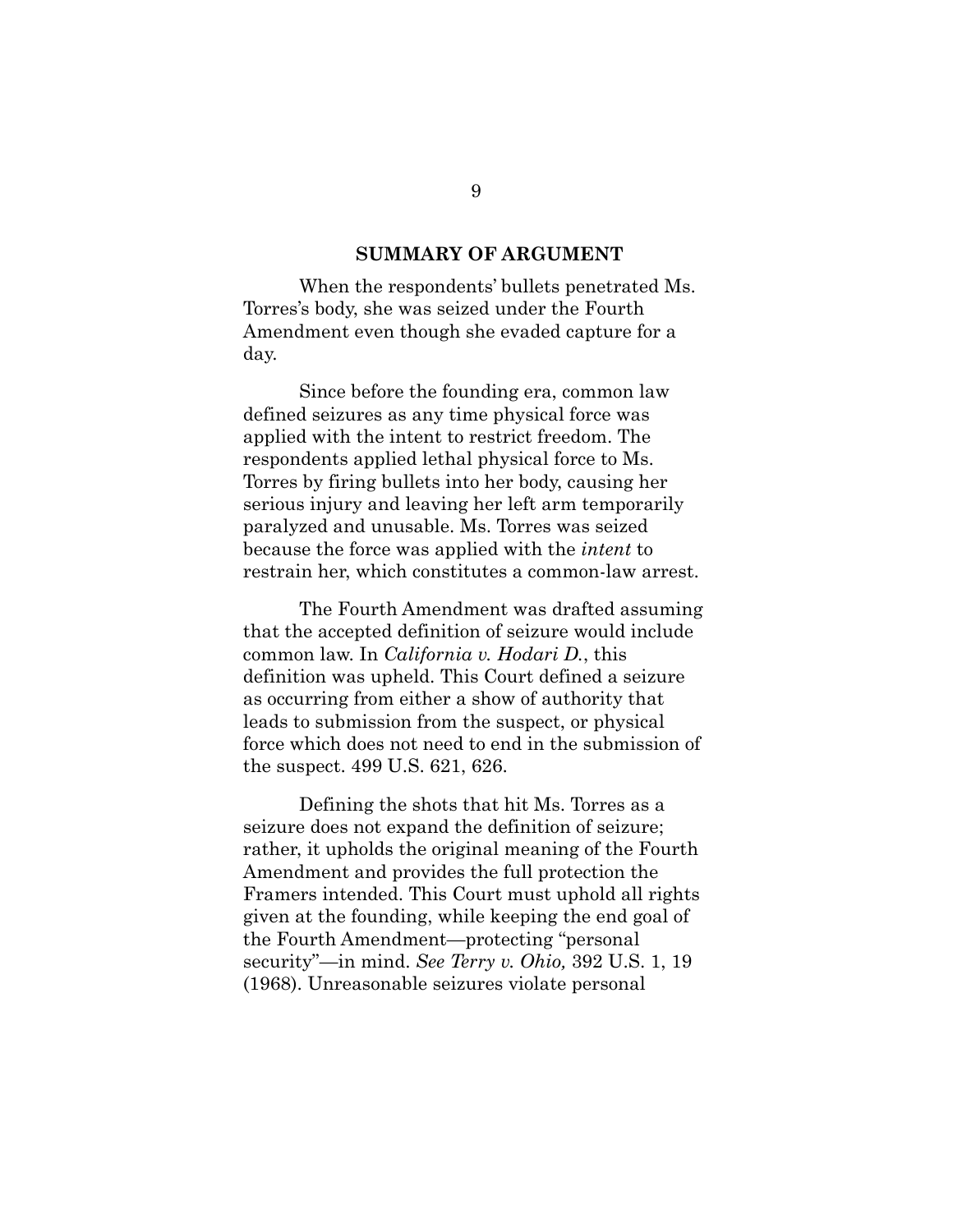security regardless of the subsequent actions of the suspect.

This Court should reverse the judgment of the Court of Appeals.

#### **ARGUMENT**

**I. The application of physical force with intent to restrain constitutes a seizure.**

## **A. The Respondents applied lethal physical force to Ms. Torres with the intent to restrain her.**

When the bullets fired from the Respondents' guns penetrated Ms. Torres's body, she was seized in a Fourth Amendment sense. The fundamental purpose of the Fourth Amendment is to protect an individual's "personal security." *Terry v. Ohio,* 392 U.S. 1, 19 (1968)*.* When the government intrudes into the body, an action that is "subject to constitutional scrutiny," it invades this personal security. *Cupp v. Murphy,* 512 U.S. 291, 295 (1973) (internal citations omitted). Ms. Torres was shot repeatedly; bullets tore through her tissues and caused her serious injury. This is an invasion of personal security that violates the Fourth Amendment.

The Fourth Amendment specifically protects against the invasions of personal security caused by "unreasonable searches and seizures." U.S. Const. amend. 4. When police intentionally restrain an individual's freedom of movement, a seizure occurs. There are two ways for a police officer to do this: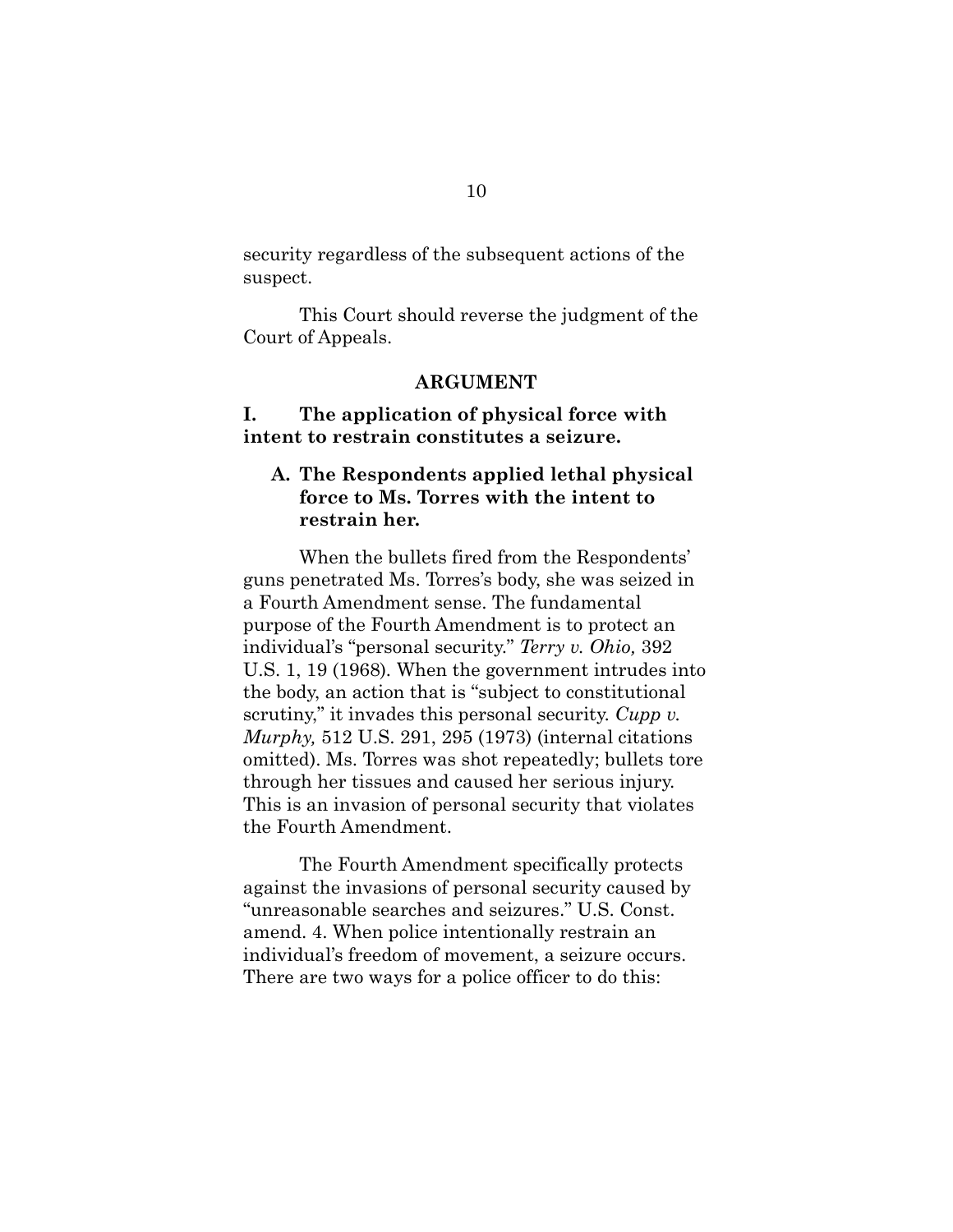through "physical force" or a "show of authority" that "in some way restrain[s] the liberty of a citizen" *Terry v. Ohio,* 392 U. S. 1, 19, n. 16 (1968). The two police officers in this case applied physical force to Ms. Torres. They shot multiple bullets at her; several of these bullets penetrated her car, and two hit her. Each bullet applied force, and each was fired with the intent to stop her, allegedly because the Respondents thought she would hit them with her car. Each shot that made contact with her was a seizure. These were not continuing seizures; they only lasted for the moment of impact of each bullet. But in the moments Ms. Torres was hit, she was seized.

Not only was force applied to Ms. Torres with intent to restrain, but her freedom of movement was also directly impaired—although this is not required for a physical force seizure. *See California v. Hodari D.,* 499 U.S. at 626 (1991). Ms. Torres's left arm was temporarily paralyzed. Her movement was limited; the only question in this case is whether a seizure can occur if she did not stop.

The Fourth Amendment was designed to dictate the actions of police and not the responses of subjects. Its original purpose was preventing British officials from using writs of assistance, or general warrants, to search houses and ships without due process. James Otis, *Arguments Against Writs of Assistance* (Feb. 1761). A court decision that bases the definition of a seizure on what individuals do after a clear show of force seizure by the police—not a show of authority seizure, which is based on different criteria—does not serve this principle. This type of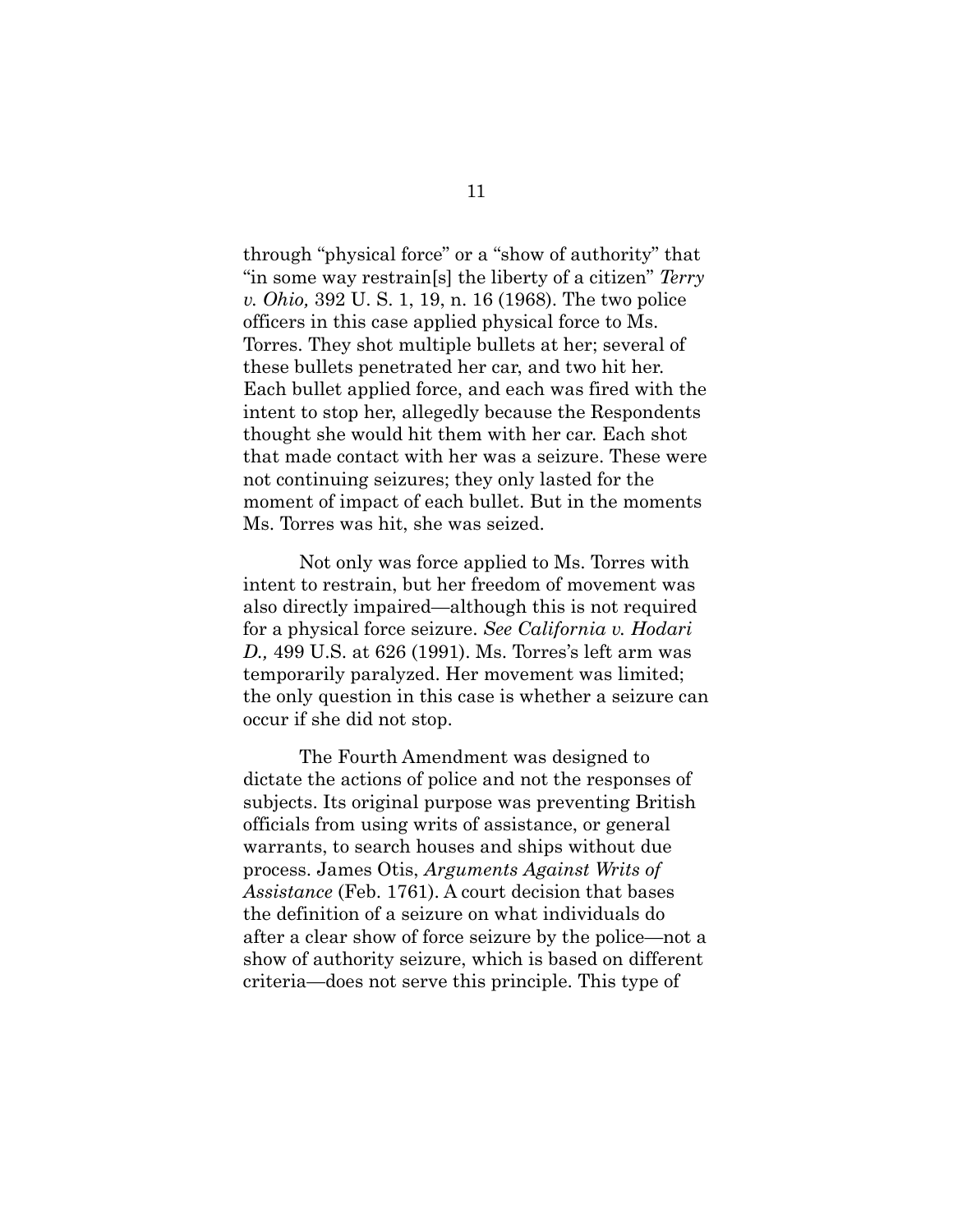decision would also lead to unreasonable results and arbitrary distinctions. Does a seizure occur when a fleeing suspect stops after two miles? Two feet? Two inches? The clearest way to define a seizure, and the definition that is most useful to police officers in real-world scenarios, is one in which any application of physical force, with the intent to restrain, is a seizure—regardless of the response of the suspect.

Both common law and case law support this view of the amendment's protections, and both show that a violation of the Fourth Amendment occurred in this case.

## **II. Common law supports that a seizure occurred in this case.**

## **A. Founding-era common law supports that a physical-force seizure does not require submission.**

The shots that hit Ms. Torres were physical-force seizures as defined by Founding Era common law. *See United States v. Watson,* 423 U.S. 411, 419 (1976). "Common-law arrests" included any application of physical force, not dependent on whether the suspect escaped. This Court generally includes founding-era definitions in its interpretation of the Constitution and its amendments, and it specifically does not give words "a meaning more narrow than one which they had in the common parlance of the times in which the Constitution was written." *United States v. Se. Underwriters Ass'n*, 322 U.S. 533, 539 (1944). Thus, physical-force seizures must be included in the amendment's protections. At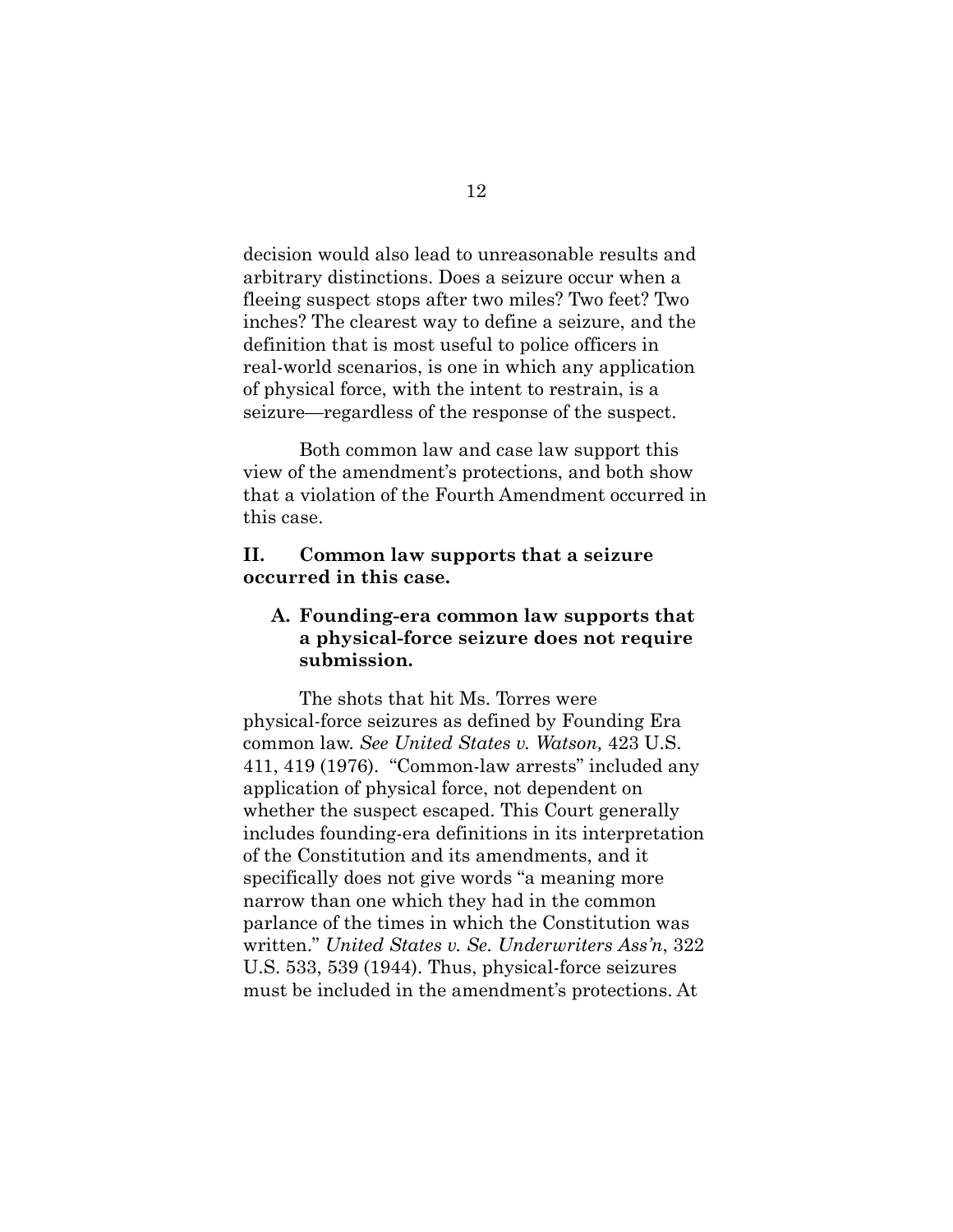the time of the founding, as today, those seizures are not dependent on the individual's response.

In "common parlance," the use of the term "seizure" in the eighteenth century did not require the continued possession of an object or a person. This use is clear in the phrase "*seize* it and *carry it away* with them." *To the Farmers and Planters of Maryland,* Md. J. (Apr. 1, 1788) (emphasis added). A seizure in itself does not imply that the person or object was "carried away." Even today, it is correct to say, "I seized my brother's arm, but he jerked away and continued running." Neither common law nor case law provides a reason for excluding this use from the definition of a physical-force seizure, and doing so would artificially limit the protections of the Fourth Amendment.

When a person is seized, this means that the individual does not necessarily need to submit for a seizure to occur. The moment force was applied to Ms. Torres, she was seized in a common-law sense. Her behavior after the application of physical force by the police is not relevant to the presence or absence of a seizure in this sense, because the common-law definition of seizure included instances in which subjects escaped after physical contact. In multiple cases at the time of the founding, the court held that "merely touching" a defendant was a seizure. *See, e.g., Genner v. Sparks* ("if...he had but touched the defendant even with the end of his finger, it had been an arrest.") 87 Eng. Rep. 928, 928-29 (per curiam). The future actions of the suspect did not matter in these cases, and they should not matter here.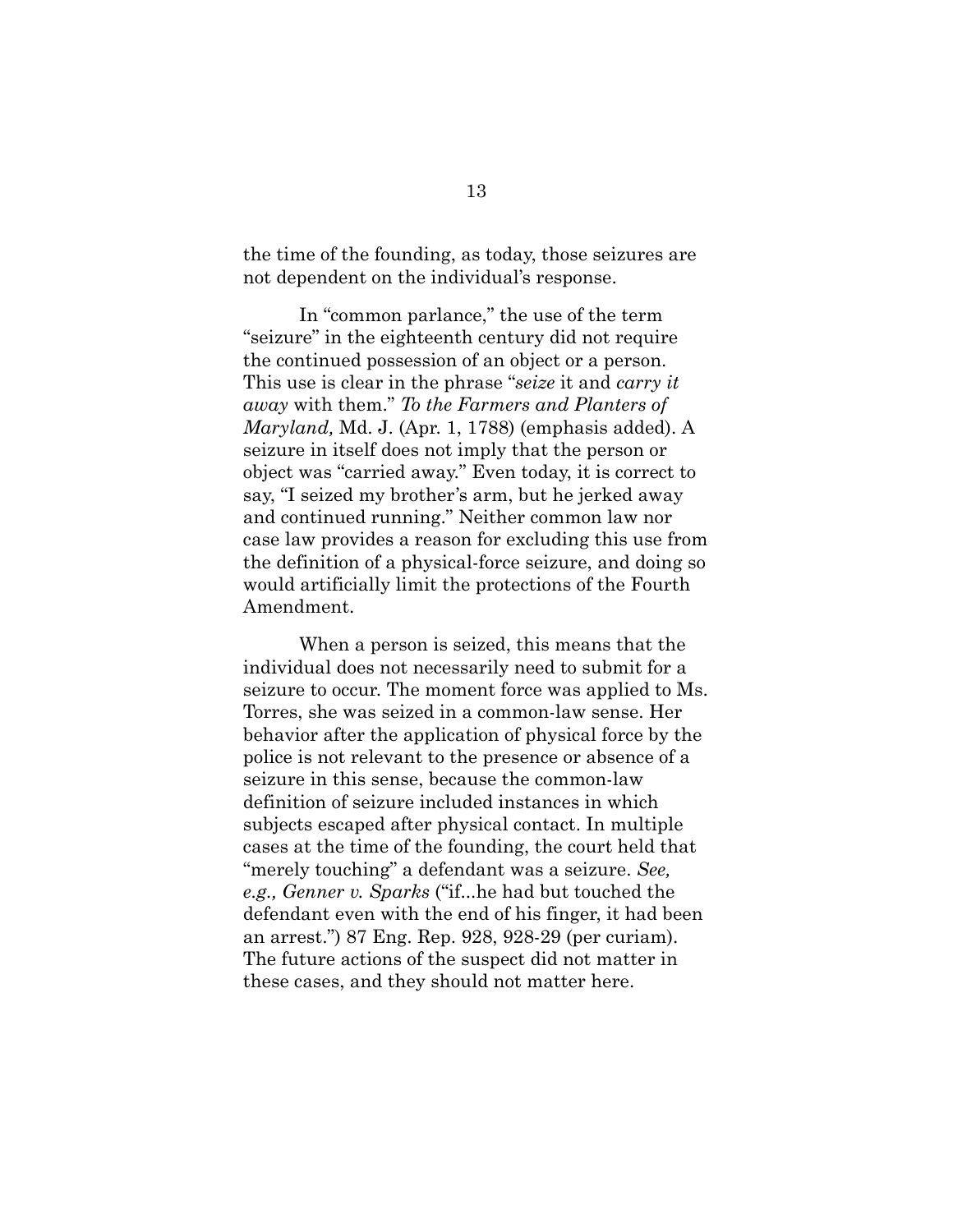This definition of a seizure is consistent with the original aim of the Fourth Amendment, which was to prevent the "villainy" of general warrants and writs of assistance. James Otis, *Arguments Against Writs of Assistance* (Feb. 1961). George Mason, *Virginia Declaration of Rights* (adopted June 12, 1776). These warrants "perpetuated the oppressive practice of allowing the police to arrest and search on suspicion." *Henry v. United States*, 361 U.S. 98, 100 (1959). They violated personal security. These types of searches are related to seizures, as the *Massachusetts Declaration of Rights* shows, equating "search[es] in suspected *places," "*arrests[s]...[of] *persons*," and "seiz[ures] [of] *property.*" (enacted 1780) (emphasis added)*.* The violations of personal security that occur when police officers apply force to a suspect in a common-law seizure are similar to those from general warrants that the amendment was explicitly created to forbid.

The Framers looked at the Fourth Amendment through the lens of common law and understood their words to protect citizens against *all* seizures, not just those where the officer subdued the suspect. This is consistent with the founding-era view of the use of the term "arrest" when referring to the "seizure" of a person, and the use of "arrest" to refer to the "merest physical contact." *See Entick v. Carrington* (1765) 95 Eng. Rep. 807, 817. In this case, the force applied to Ms. Torres meets the definition of a founding-era seizure and therefore the seizure falls under Fourth Amendment protections.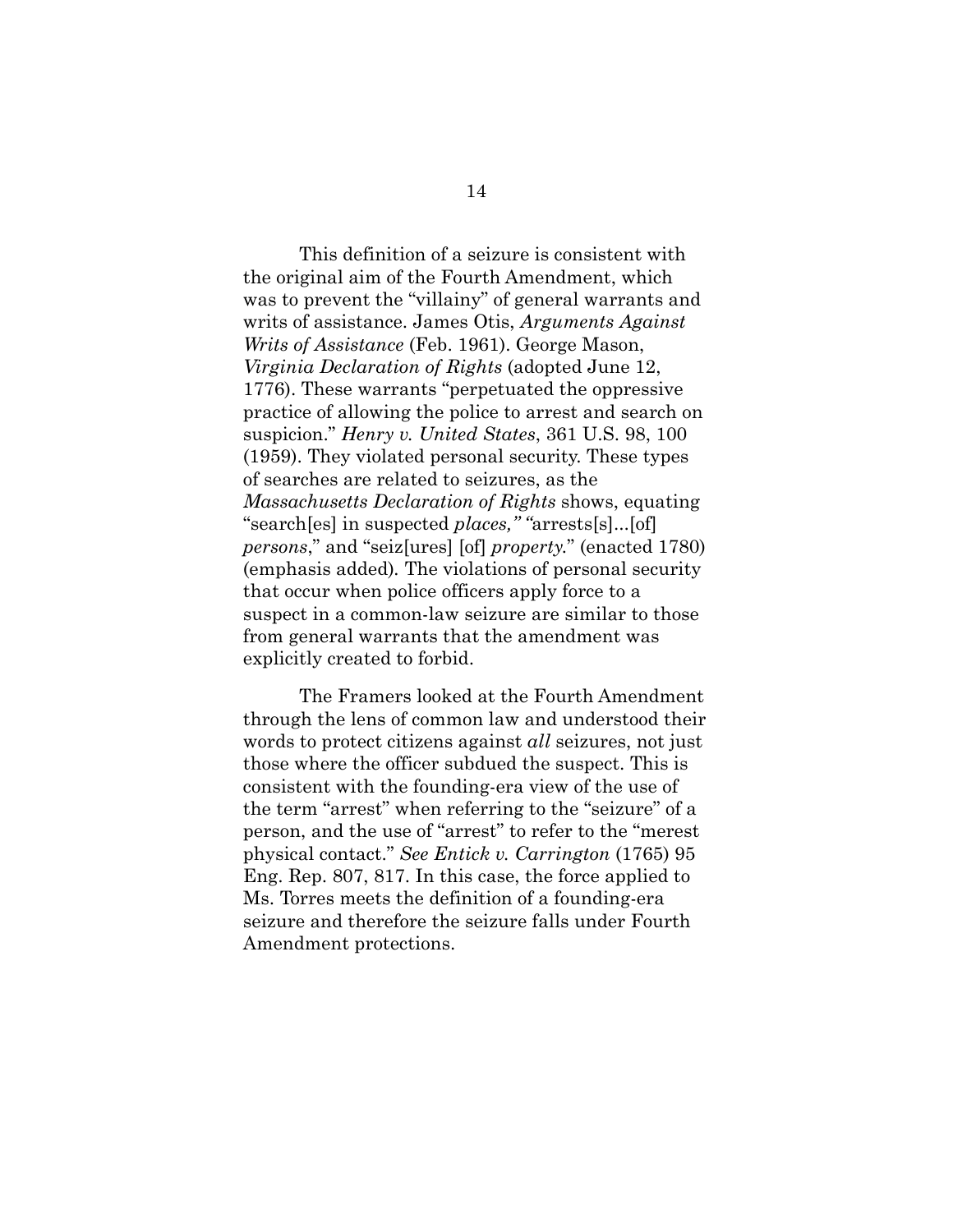### **B. This Court has a long history of considering common law in decisions.**

The Framers understood that seizures did not require submission. This Court cannot construe the protections of the Fourth Amendment as less than those at the time of the founding, which means that the court must include protections against physical-force seizures, which do not require submission. This Court should not "construe words used in the Constitution so as to give them a meaning more narrow than one which they had in the common parlance of the times in which the Constitution was written." *United States v. Se. Underwriters Ass'n*, 322 U.S. 533, 539 (1944). Excluding clearly defined physical-force seizures from Fourth Amendment protections would violate this principle, something that this Court has decided against in previous cases involving Fourth Amendment searches.

This Court has consistently included the "traditional protections" afforded to citizens at the founding under the Fourth Amendment, specifically indicating that "[i]n evaluating the scope of this right, we have looked to the traditional protections against unreasonable searches and seizures afforded by the common law at the time of the framing." *Wilson v. Arkansas*, 514 U.S. 927, 931 (1995). In a long series of cases, this Court has interpreted those protections as including eighteenth- and nineteenth-century common law. In *Carpenter v. United States,* the Court noted that, in cases concerning surveillance technology, it must base decisions on "founding-era understandings." 585 U.S. \_\_\_, 2244 (2018). In *United*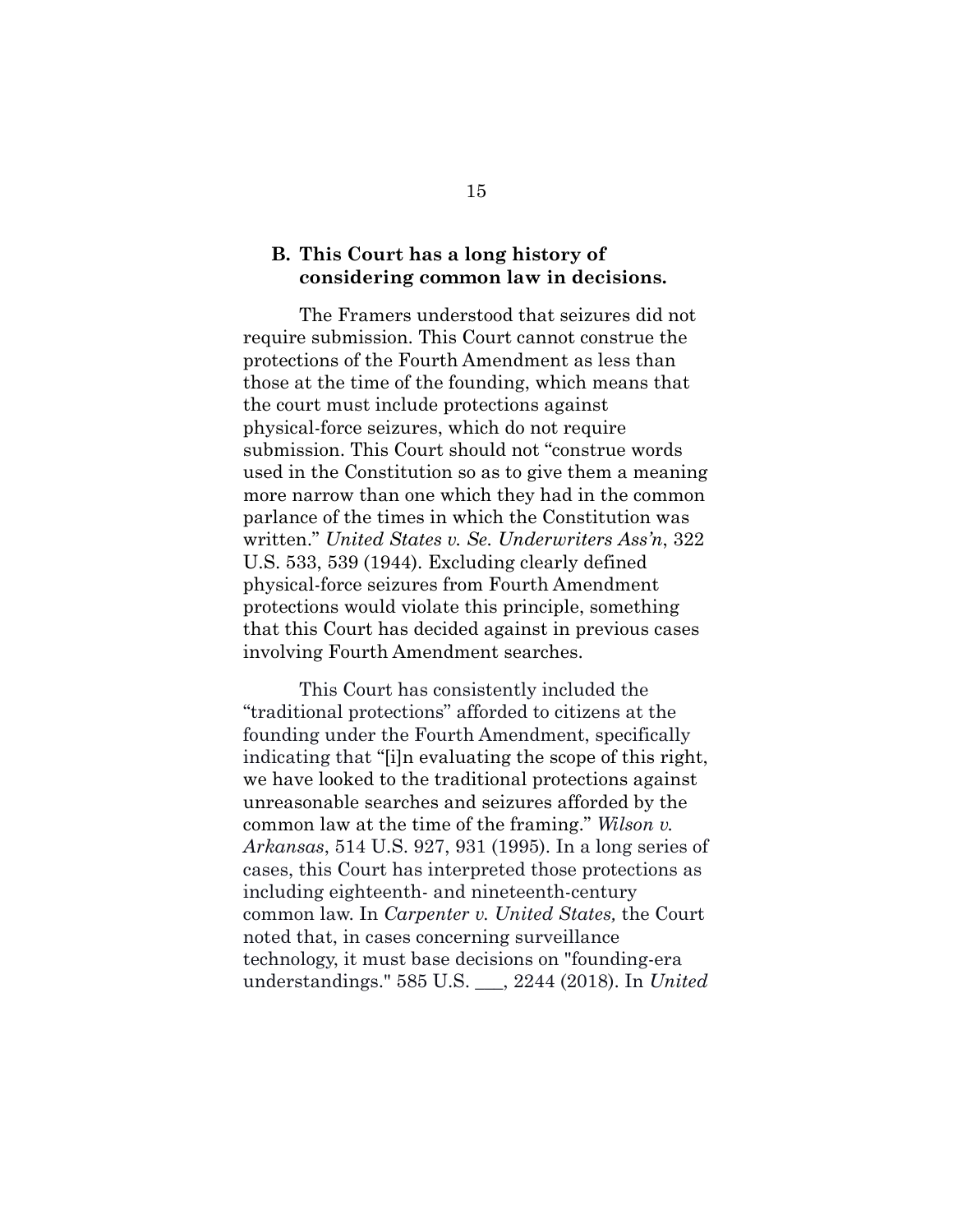*States v. Jones,* this court described how the interpretation of Fourth Amendment searches was based on "*common-law* trespass" for two centuries after the founding. *See United States v. Jones* 565 US 400 (emphasis added). Nowhere does this Court state that founding-era definitions must be *excluded* from the purview of the Fourth Amendment. On the contrary, this court has held that "modern Fourth Amendment tests 'supplement[] rather than displace[]'" the common-law definition of a seizure. *Byrd v. United States,* 584 U.S. \_\_\_, (2018). Thus, any case law since the founding can only increase the protections that were included under the amendment in its original sense.

Physical-force seizures do not require submission. This is clear from the use of the word "seizure" at the founding. This Court has not—and should not—exclude clear founding-era definitions from the purview of the Fourth Amendment. In similar cases to this one, this Court has explicitly included those protections, and it should do so here.

## **III. This Court's precedents support the Petitioner.**

### **A.** *California v. Hodari D.* **gives a clear definition of physical-force seizures.**

This Court's precedent follows the common law of arrest, defining physical force as a seizure. A seizure "requires either physical force ... or, where that is absent, submission to the assertion of authority." *California v. Hodari D.,* 499 U.S. at 637. *Hodari D.* also gives a clear definition of what that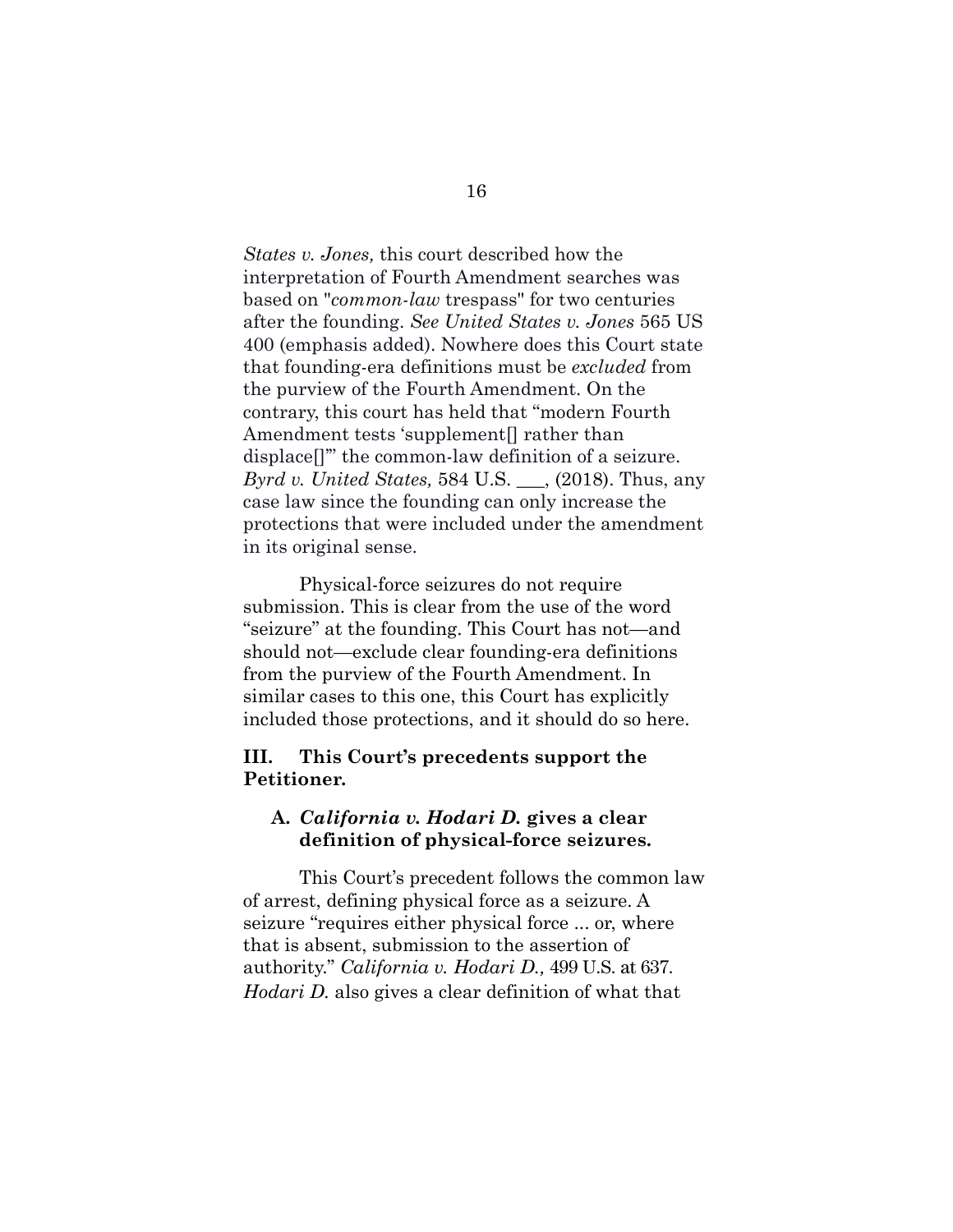physical force is, stating, "[t]o constitute an arrest, ...―the quintessential "seizure of the person" under our Fourth Amendment jurisprudence―the mere grasping or application of physical force with lawful authority, *whether or not it succeeded* in subduing the arrestee, was sufficient." *California v. Hodari D.,* 499 U.S. at 624 (emphasis added). The court distinguished between show-of-authority seizures, which do require submission, and physical force seizures which do. A show of authority seizure happens when an officer tells a suspect to stop, and the suspect then submits themselves to the officer. A show of authority seizure does not happen without the submission of the suspect. A physical force seizure happens whenever an officer applies force to the suspect with the intent to restrain. *Hodari D*. held that this type of seizure does not require submission from the suspect.

Under this definition, each bullet that hit Ms. Torres was a seizure. This does not mean that there was a "continuing arrest" the entire time the bullets remained in Ms. Torres's body. *California v. Hodari D.* 499 U.S. at 625. The bullets were not the seizure. The force applied to her when the bullets hit her was. Because it was based on physical force, this seizure did not require Ms. Torres's submission.

*Hodari D.* distinguished between show-of-authority seizures, which require submission, and physical-force seizures, which do not. This conclusion was relevant to the Court's decision in *Hodari D.* and there is no cause for this Court to overturn its statements in *Hodari D*. Because the respondents seized Ms. Torres using physical force,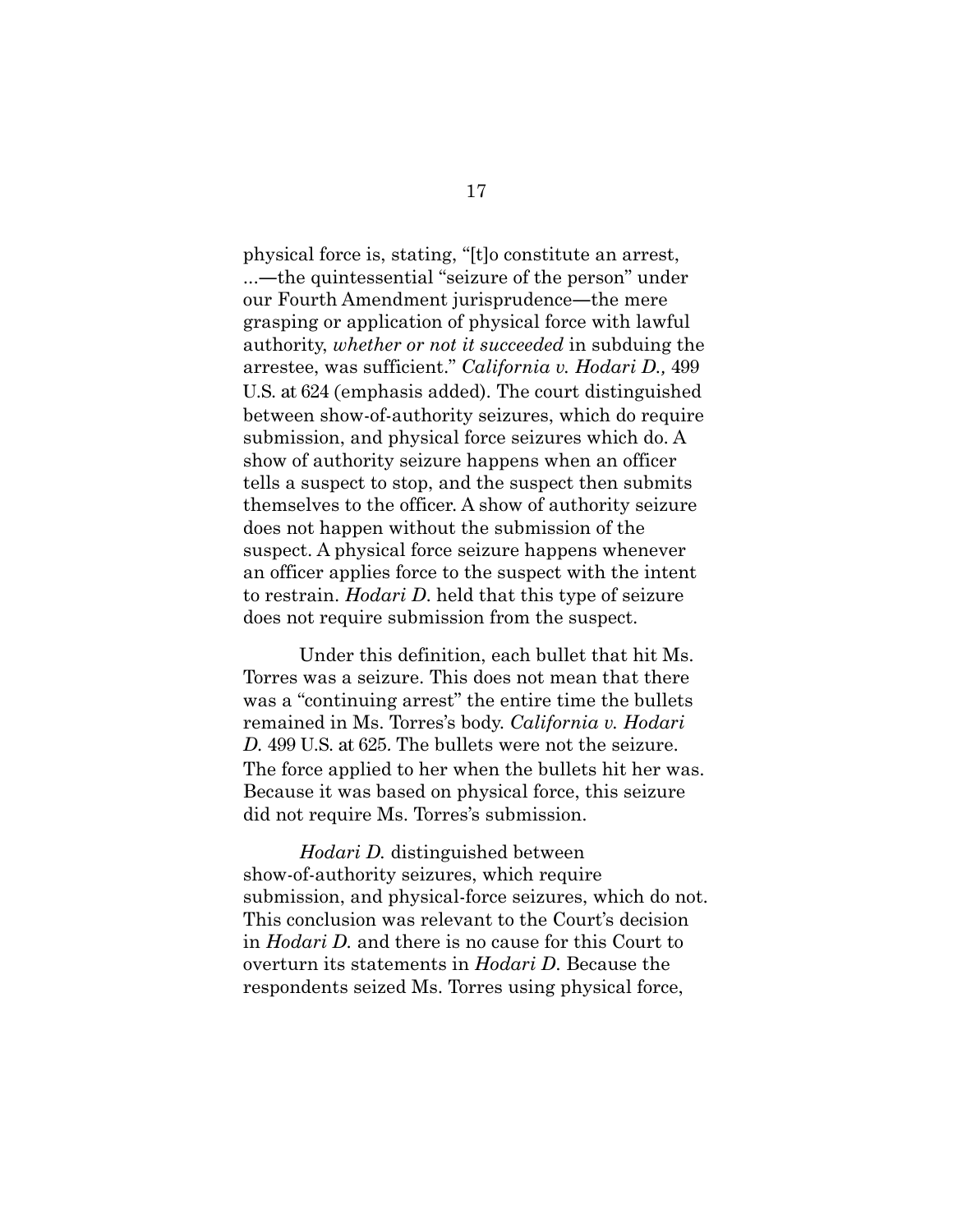no submission was required.

## **B.** *Florida v. Bostick* **upheld Hodari D.'s definition of seizure.**

*Florida v. Bostick* held, "So long as a reasonable person would feel free 'to disregard the police and go about his business,' the encounter is consensual and no reasonable suspicion is required. The encounter will not trigger Fourth Amendment scrutiny unless it loses its consensual nature." *Florida v. Bostick,* 501 U.S 429 (1991) (citing *California v. Hodari D.,* 499 U. S. 621, 628 (1991)) Ms. Torres did not give consent to have bullets shot into her back. She did not give consent to be so injured that she needed to be airlifted to a hospital. She did not feel "free" to leave; instead, she fought against the restraint of her freedom in an attempt to save her life. Firing bullets at an individual is the ultimate indication that they are not free to leave. The lack of submission from Ms. Torres does not change that. Furthermore, the *Bostick* court never addressed whether a seizure had occurred if the suspect had not submitted to force and focused on the non-consensual nature of unconstitutional searches and seizures.

In *Bostick,* the court also held that "[o]nly when the officer, by means of physical force or show of authority, has in some way restrained the liberty of a citizen may we conclude that a 'seizure' has occurred." *Florida v. Bostick,* 501 U.S. at 434. The *Bostick* court based its definition of a seizure on *Hodari D.;* when they say physical force or show of authority, they are confirming the statements in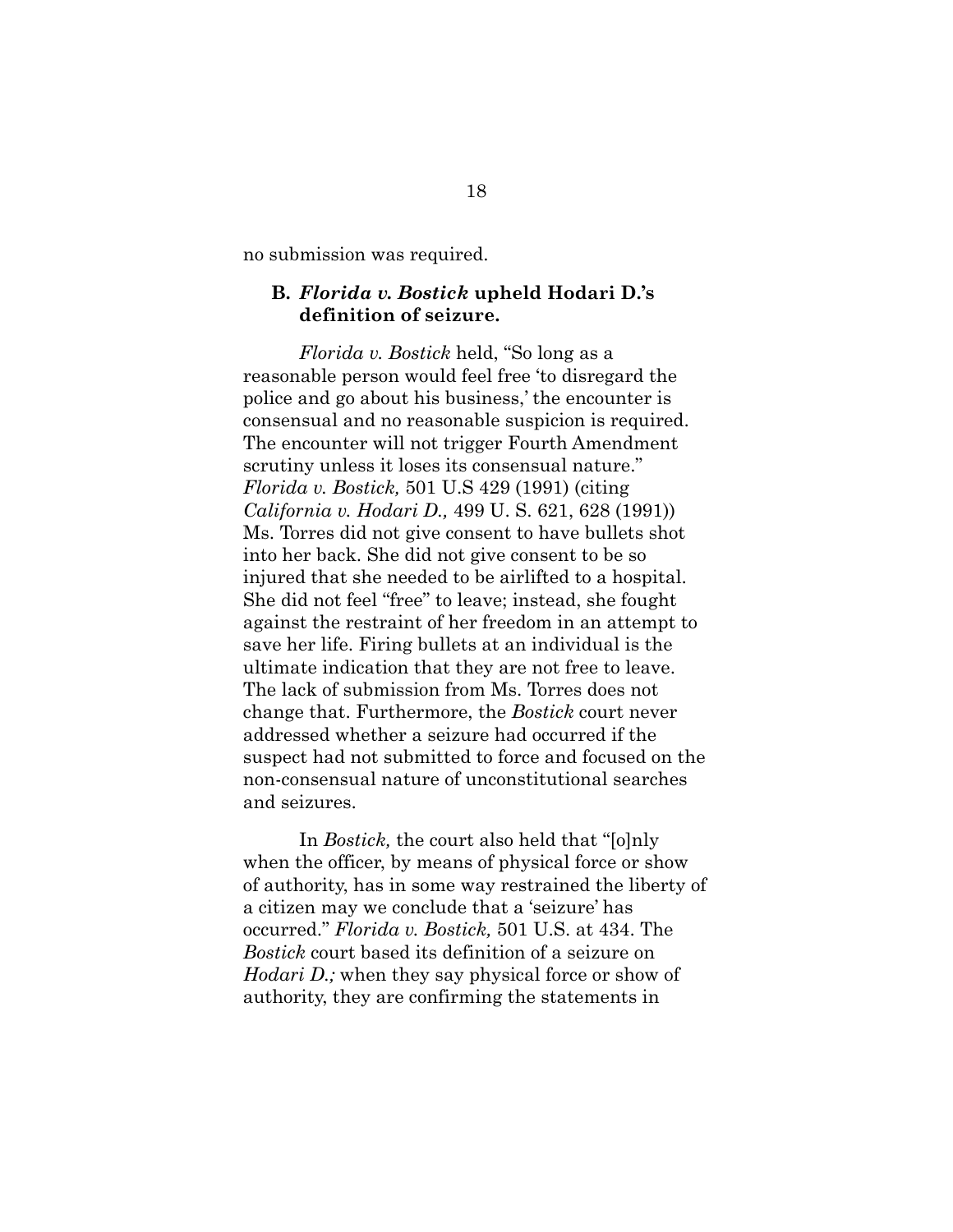*Hodari D.* and upholding the common law definition. There is no possible way to conclude they suddenly ignored the dichotomy between physical-force and show-of-authority seizures that the *Hodari* court laid out.

### **C.** *Brower v. County of Inyo* **offers a clear test for a seizure that agrees with** *Hodari D***.**

In *Brower v. County of Inyo,* this Court laid out a test to determine what qualifies as a seizure, defining one as any time "when there is a governmental termination of freedom of movement through means *intentionally applied*" *Brower v. County of Inyo* 489 US 593, 597 (1989) (emphasis added)*,* The *Brower* court was answering a specific question: does a seizure occur when officers apply physical force without the intent to restrain a suspect? This is different from the question in Ms. Torres's case, which is whether a seizure occurs when officers apply physical force intended to restrain a suspect, but that suspect does not fully stop. In fact, the *Brower* court never addressed whether a seizure would have occurred if Brower had not stopped. The distinction in *Brower* was not between stopping and not stopping, nor even between show-of-authority seizures and physical-force seizures. Instead, it was between the *intentional* application of physical force and the *unintentional* application of physical force. In *Brower,* this court found that only application of physical force with intent constituted a seizure.

The Respondents met this standard when they fired bullets meant to restrain Ms. Torres. Because the *intent* to restrain was present in each shot that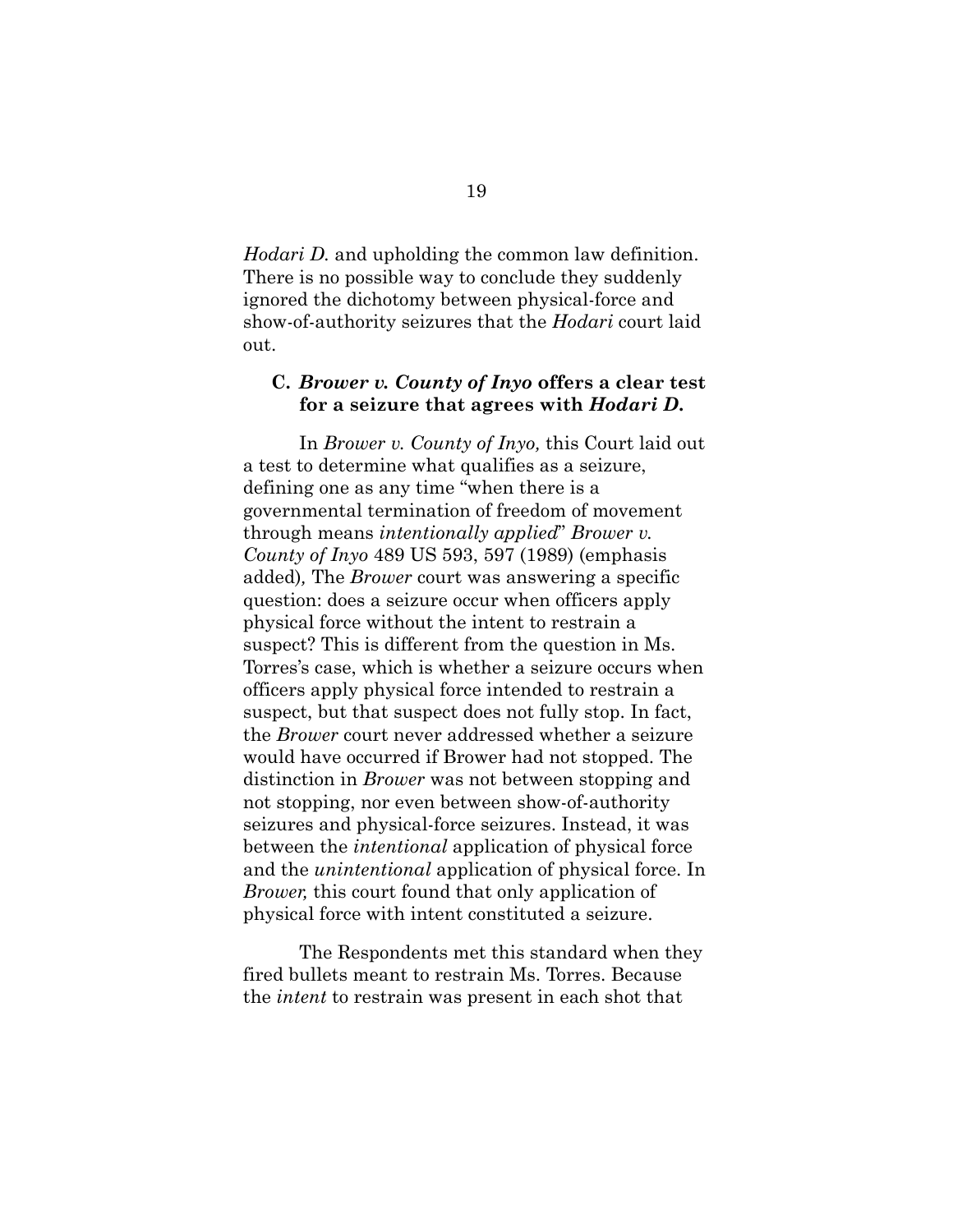hit Ms. Torres, that satisfied the test in the *Brower* court's holding despite her flight.

*Brower* also demonstrates that the touch does not need to be direct to qualify as a common-law seizure. This Court held that it "was enough...that...Brower was meant to be stopped by the physical obstacle of the roadblock." *Brower v. County of Inyo,* 489 US at 599. In the same way, Ms. Torres was meant to be stopped by the bullets, making them a physical-force seizure.

By the holdings in both *Brower* and *Hodari D.*, officers seize subjects when they touch with the *intent* to restrain but never when they touch *without* that intent. In this case, the intent of the police was clear: they shot a fleeing suspect multiple times, attempting to stop her from leaving the parking lot. The shots that hit Ms. Torres fulfilled the requirements that *Brower* and *Hodari D.* impose for a physical-force seizure.

Including physical-force seizures under the Fourth Amendment does not extend its protections beyond what the Founders intended. Rather, it follows the original common-law meaning as well as this Court's past holdings.

## **IV. Shrinking the definition of "seizure" removes many protections intended by the Framers.**

Applying the definition of seizures found in both common caw and *Hodari D.* removes a loophole allowing officers to escape liability for unreasonable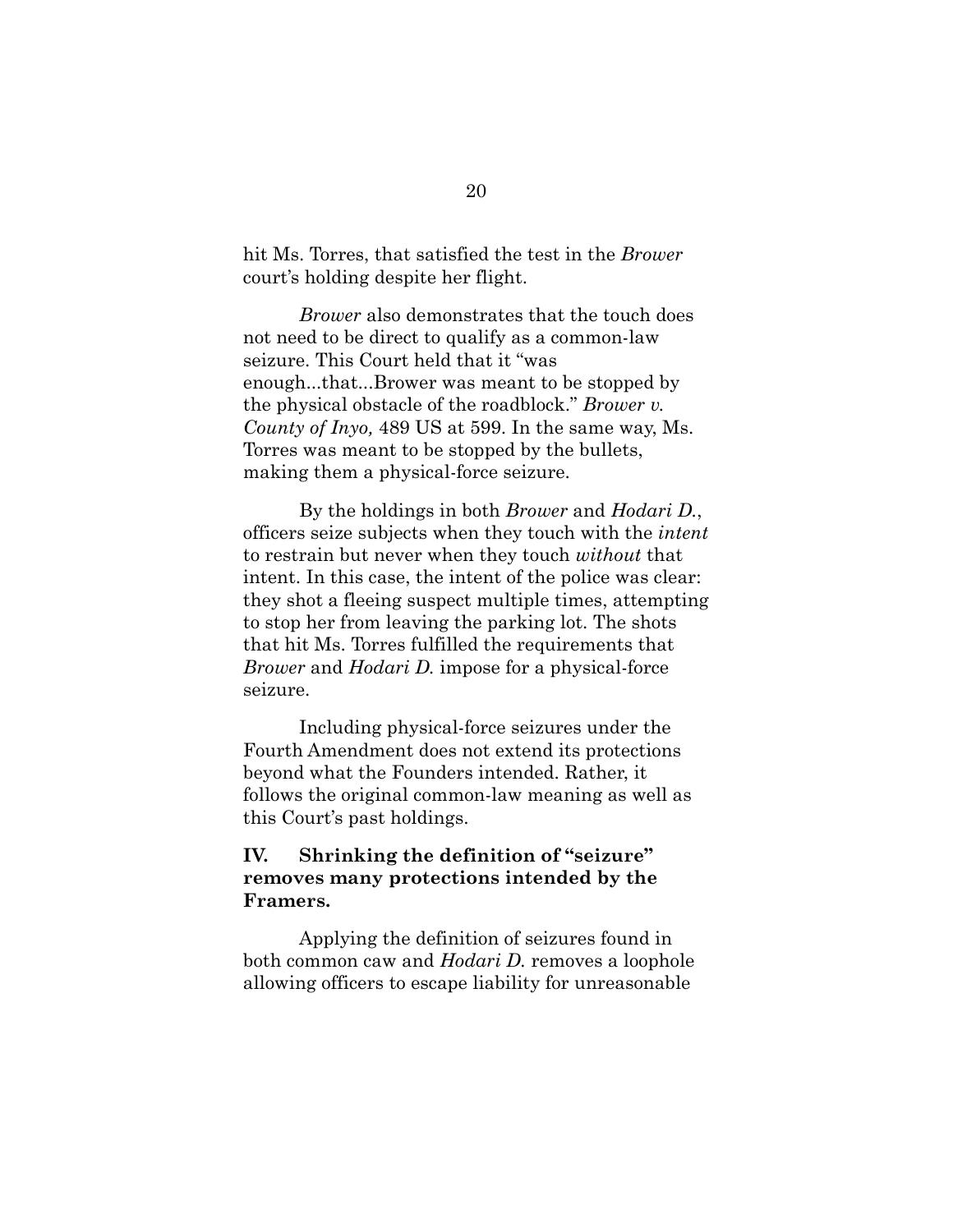intrusions on the security of private citizens.

The Fourth Amendment offers protection against *all* unreasonable searches and seizures. Without this protection, every police officer may be a tyrant. The abuse comes from the officer, not the suspect. The focus of its protections is on officers and their actions, not the responses of suspects. The amendment was meant to cover all violations and protect individuals from "arbitrary and oppressive interference by enforcement officials with the privacy and personal security of individuals." *United States v. Martinez-Fuerte*, 428 U.S. 543, 554 (1976).

The original, most narrow aim of the Fourth Amendment reflects this focus. At the time of the Founding, people were terrorized with "writs of assistance," that is, general search warrants that allowed anything that looked suspicious to be investigated without due process for those whose property was being searched. The colonists saw this as a "villainy," an instrument of "arbitrary power." James Otis, *Arguments Against Writs of Assistance* (Feb. 1761)*.* The Framers intended to prevent this and other infringements on citizens' rights. They did this with the Fourth Amendment. From the beginning, it was aimed at the actions of officers, not how suspects would react to those actions. The Fourth Amendment was written to protect individuals from intrusions into their personal security.

If the standard of what is acceptable conduct from officers is based on whether or not the suspect was immediately taken into custody, it will allow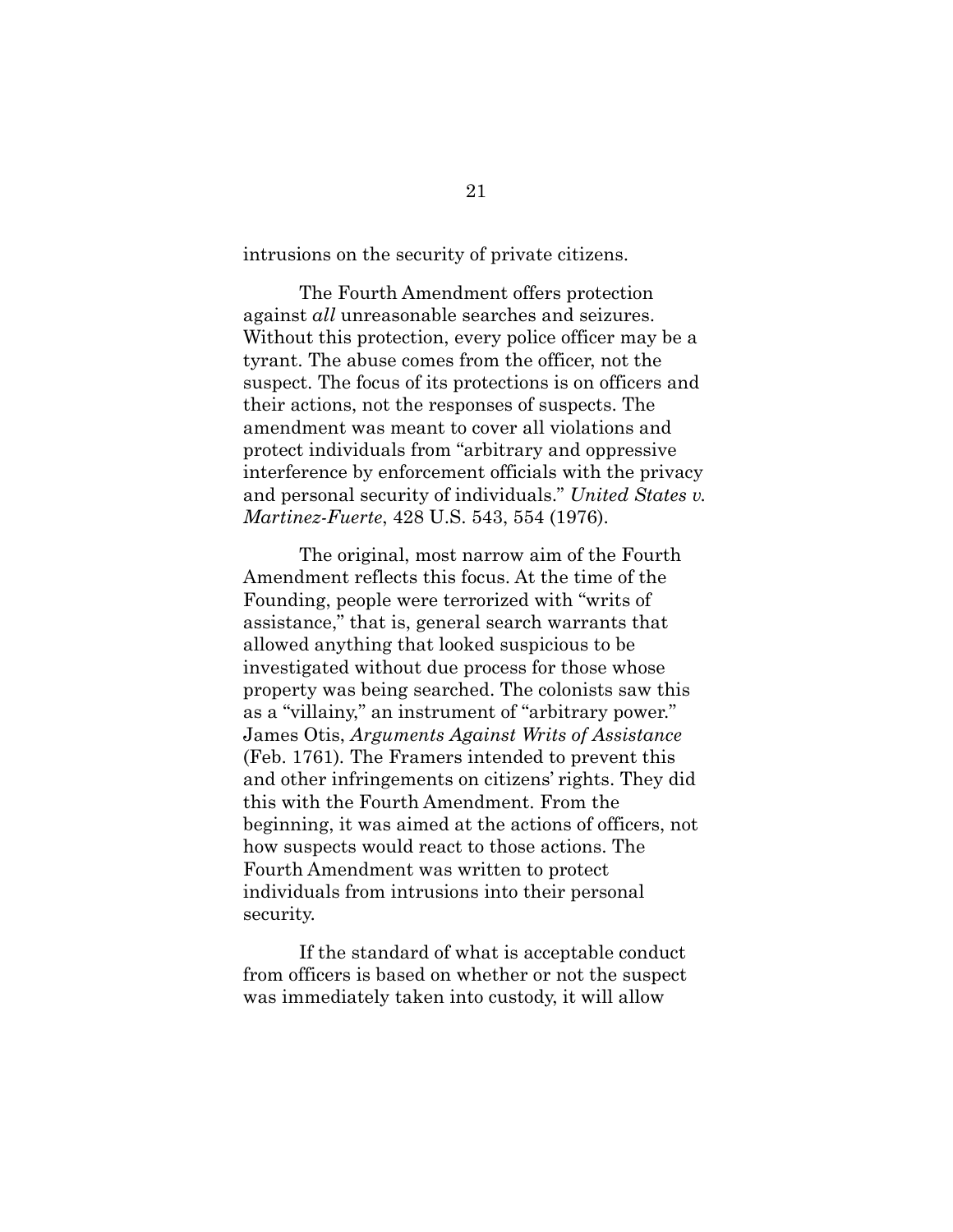officers to commit dangerous or reckless violations of the Fourth Amendment without sufficient recourse for victims. Policing has greatly evolved since the 1700s and has gained much greater potential for violating citizens' rights, making it more important to cement the right of the people to be safe from all seizures that the Framers attempted to protect against.

Police officers have been given immense power to restrain individuals for suspicious behavior. This power creates safer environments as long as it does not infringe on the rights of the people. The Constitution was designed to provide the necessary restraints on government and police power. Narrowing the meaning of seizure to protect fewer rights than intended fails to fulfill the intent of the Framers. Without this definition of seizure, an officer can get away with gross misconduct based on the escape of the suspect. Officers cannot be held to a lower standard based on the actions of a suspect.

#### **CONCLUSION**

The history of common law in this country includes physical force with intent to restrain as a seizure, regardless of whether a suspect submits, and this Court's prior rulings support this definition. Categorizing seizures based on submission would force this Court to make illogical distinctions that reinforce dangerous behavior from law enforcement officers. This Court should grant Ms. Torres's appeal and reverse the judgment of the Court of Appeals.